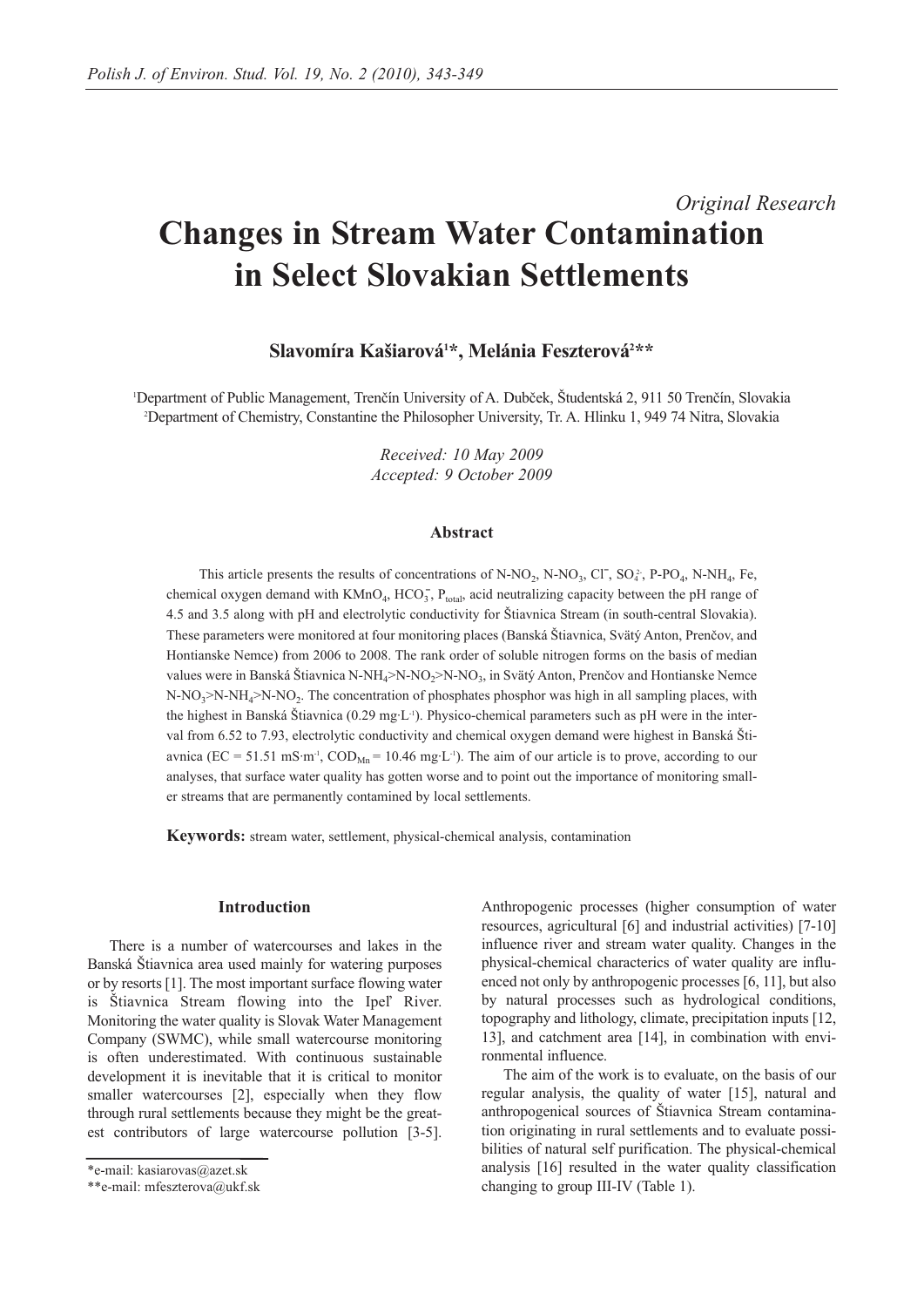| STN 75 7221**                          |                              |            |                                             |              |                            |                            |                          |
|----------------------------------------|------------------------------|------------|---------------------------------------------|--------------|----------------------------|----------------------------|--------------------------|
| Indicators of water quality            | Symbol                       | Unit       | The Classification of surface water quality | Recommen.    |                            |                            |                          |
|                                        |                              |            | Ι                                           | $\mathbf{I}$ | III                        | IV                         | value                    |
| Chemical Oxygen Demand<br>with $KMnO4$ | CODMn                        | $[mg^L]$   | $<$ 5                                       | <10          | <15                        | <25                        | 15                       |
| Reaction pH                            | pH                           |            | $6.5 - 8.0$                                 | $8.0 - 8.5$  | $6.0 - 6.5$<br>$8.5 - 9.0$ | $5.5 - 6.0$<br>$9.0 - 9.5$ | $6.5 - 8.0$              |
| <b>Electrical Conductivity</b>         | EC                           | $[mS·m-1]$ | $<$ 40                                      | <70          | < 110                      | <160                       |                          |
| Iron                                   | Fe                           | $[mg^L]$   | < 0.5                                       | < 1.0        | < 2.0                      | <3.0                       | 2                        |
| Chlorides                              | $CI^{-}$                     | $[mg^L]$   | $<$ 50                                      | $<$ 200      | $<$ 300                    | $<$ 400                    | 200                      |
| Sulphates                              | SO <sub>4</sub> <sup>2</sup> | $[mg^L]$   | < 80                                        | <150         | $\leq$ 250                 | $<$ 300                    | 250                      |
| Ammonium nitrogen                      | $N-NH_4$                     | $[mg^L]$   | < 0.3                                       | < 0.5        | <1.5                       | < 5.0                      | 1.0                      |
| Nitrate nitrogen                       | $N-NO3$                      | $[mg^L]$   | < 1.0                                       | <3.4         | < 7.0                      | < 11.0                     | 5.0                      |
| Nitrite nitrogen                       | $N-NO2$                      | $[mg^L]$   | < 0.01                                      | < 0.03       | < 0.1                      | < 0.3                      | 0.02                     |
| Phosphates phosphor                    | $P-PO4$                      | $[mg^L]$   | < 0.05                                      | < 0.1        | < 0.2                      | < 0.5                      | $\overline{\phantom{a}}$ |
| Phosphor total                         | $P_{total}$                  | $[mg^L]$   | < 0.1                                       | < 0.2        | < 0.4                      | < 1.0                      | 0.4                      |

#### Table 1. Classification of surface water quality [17, 18].

\* Regulation of Government SR No. 296/2005 Coll. [17].

\*\* Slovak National Standard STN 75 7221 "Surface water quality". According to STN 75 7221 surface waters are classified into five quality grades: I. – very clean water, II. – pure water, III. – polluted water, IV. – heavily polluted water, V. – strongly polluted water [18].

### **Methods**

Samples of the water were taken from four locations – where the stream leaves the territories of Banská Štiavnica, Svätý Anton, Prenčov and Hontianske Nemce. Sampling was performed in one-week intervals below the surface in the middle of the stream; 62 samples were taken from each monitored place during the period from 2006 to 2008 (Fig. 1).

Analyses of the samples were performed within 24 hours after sampling.

Hydrogencarbonates were determined by calculation from the values of acid-neutralizing capacity up to pH 4.5. Acid neutralizing capacity  $(ANC<sub>4.5</sub>)$  is determined by titration of the sample by HCl standard solution (0.1 mol·L-1). Chlorides were determined by the method of flow injection analysis, using a wavelength of 480 nm. Indicators of sulfates and nitrates nitrogen were determined isotachophoretically, nitrites nitrogen were determined spectrophotometrically using a wavelength of 520 nm. Ammonium nitrogen was determined photometrically, using wavelength of 425 nm. Iron was determined photometrically, with thiocyanate and wavelength of 500 nm. A MultiLine P4 device was used for pH values and specific conductivity measurements. Kubel´s titration method was used to determine potassium permanganate's oxygen consumption. The values of phosphates phosphor and of total phosphor were determined photometrically using a wavelength of 690 nm.

Processing the digital map in GIS [19] was performed using basic software: IDRISI, GEOMEDIA, MICROSTA-TION, and IRASB. Digital model of the terrain, maps of



Fig. 1. Location of the Štiavnica Stream catchment and monitored places.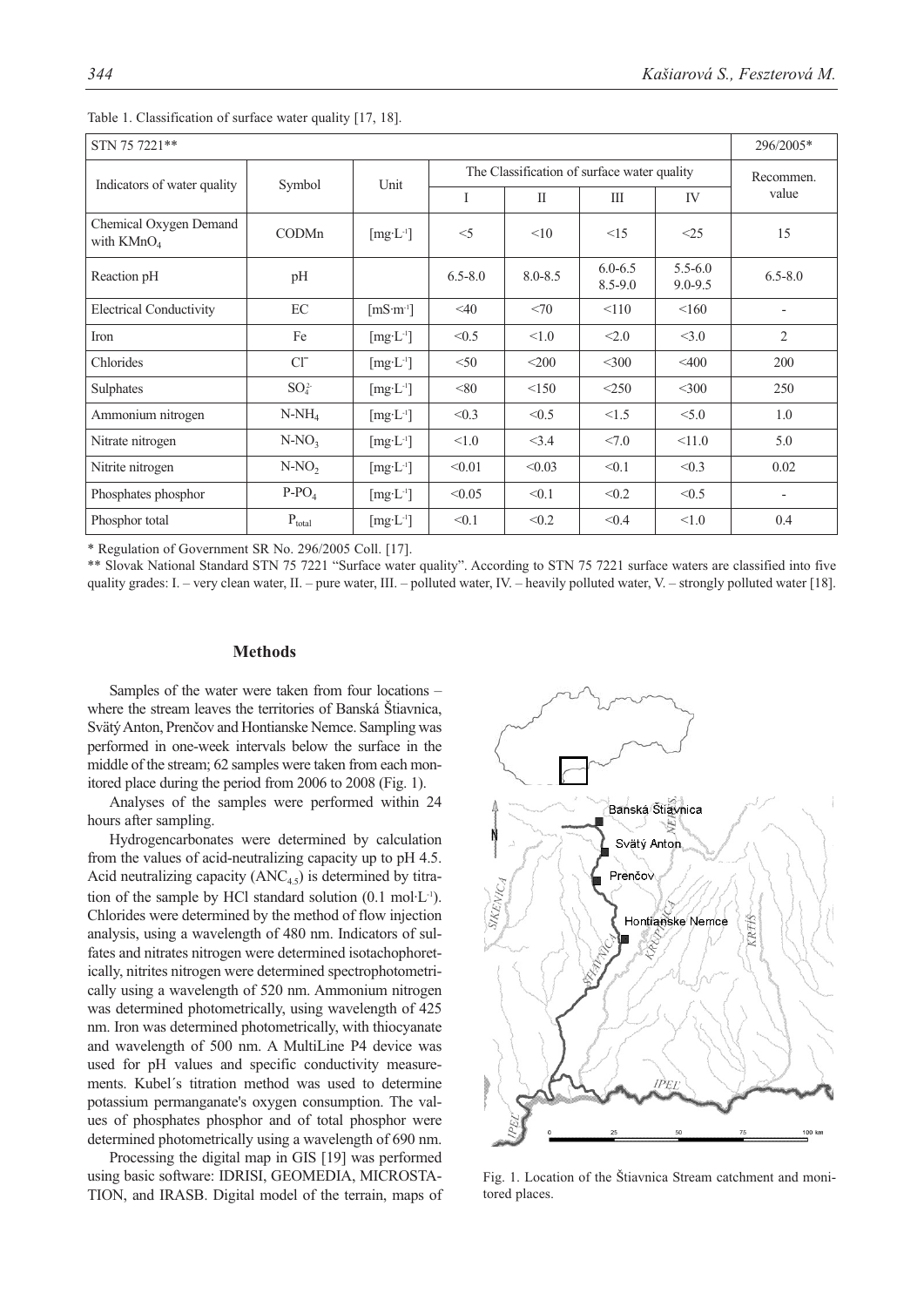orientations and slopes, maps of hypsometry (Fig. 2), sun power and of derivative countryside structure were designed.

#### Study Area

River network development was influenced by the overall nature of the Štiavnica Mountains as an oval polymorphic elevation. All the watercourses located in the Štiavnica Mountains are relatively short, showing very low average annual flow-rates. According to their hydrological regime they belong to the hilly type, reaching maximal flow-rates in March and April.

The Štiavnica Mountains Channel network is part of the Hron River basin. Watercourses bringing water into the Hron are relatively short and create a fan-shaped river network (e.g. Teplá, Jasenica). Watercourses flowing on southern slopes, having relatively low gradients as well as larger distances between their sources and confluence with the Ipeľ, might have created a more complex fan-shaped channel network due to erosion effects. For example Krupinica Stream, Klastavský Stream, and Štiavnica Stream. They are mainly supplied by rainfall and snowfall, with the largest



Fig. 2. A hypsometric map of the Štiavnica Stream.

flow in the spring because of snow melting and the smallest at the end of summer because of the little rainfall and great evaporation. The watercourses do not reach highest flow rates in the rainiest periods because air temperatures are the highest in those months, causing evaporation or consumption by vegetation.

Generally speaking, the Štiavnica Mountains are created by calorific rocks containing little water and by relatively warm climate have little surface water. About one third of annual rainfall flows away, thus specific outflow of the watercourses of the Štiavnica mountains is low.

The riverbed of Štiavnica Stream is relatively narrow and canalized at the beginning of the flow (the area of Štiavnické Bane, Štefultov, and Banská Štiavnica) but in the further part of the stream the riverbed gradually widens (Svätý Anton, Hontianske Nemce). The stream bottom has a natural character. The impact of human activity is evident on the stream, e.g.: riverbanks were fixated, bridges were built, flow regulation was done. Štiavnica Stream has a lot of tributaries all over its length.

# Sources of Contaminants in the Area

Anthropogenic pollution of the stream was monitored 20 km from the source down to Hontianske Nemce. The stream itself has a large number of tributaries that impact water quality, because part of the tributaries are located in the Štiavnica Mountains Protected Landscape Area, therefore water is influenced by geological subsoils in this area.

### Point Contaminants

Waste – to a large extent the water in Štiavnica Stream is polluted and contaminated by the effect of illegal waste dumps. Unpolluted parts of the stream can only be found closest to the headwaters. As Štiavnica Stream gradually flows through villages and inhabited parts, its water gets polluted by home waste (e.g. glass and plastic bottles, papers, covering material from milk and other foods) and by other waste such as various plastic materials, tyres, metal pipes, clothing, shoes, not excluding dead animals. In addition to the impact of climatic conditions together with raising water surface and faster water flowing, the waste is gradually extended along the whole length of the stream. All waste dumps in Štiavnica Stream are illegal. The area is used as a holiday resort with plenty of houses pouring sewage straight into the stream.

Industry – not located in the surroundings.

Agriculture – there are a number of cooperative farms and smaller family farms keeping animals or growing forage plants that contaminate the water illegally.

## Line Contaminants

Transport – nearly all of Štiavnica basin spreads along a second-class road – II/525. The stream is mainly threatened by fuel or oil leakage and by air pollutants from fumes. In the winter it is threatened by chemicals spread on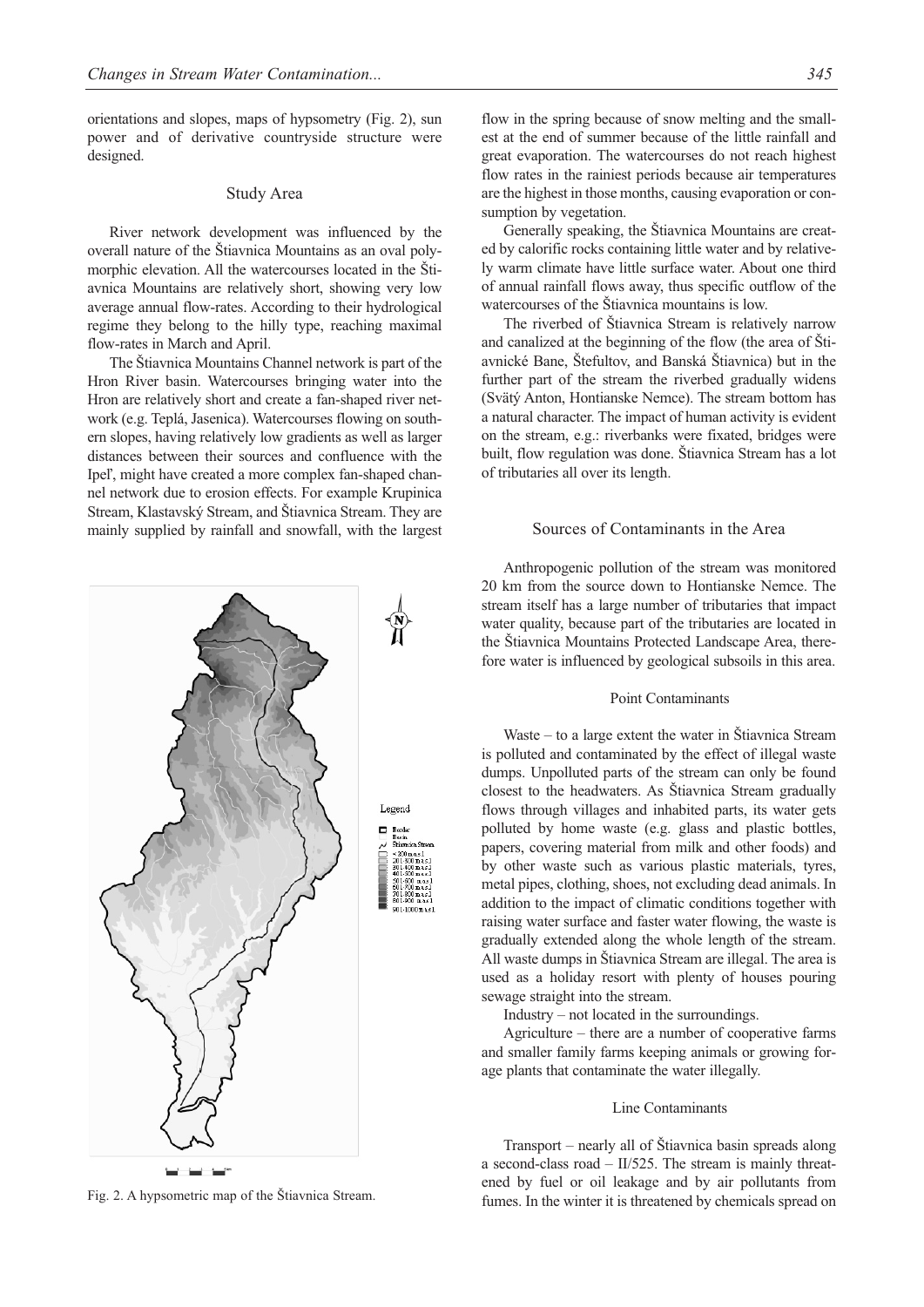| Monitor locations                       | Banská Štiavnica |           |        |        | Svätý Anton  |           |        |        |
|-----------------------------------------|------------------|-----------|--------|--------|--------------|-----------|--------|--------|
| Indicator places                        | $\mathbf X$      | <b>SD</b> | Min    | Max    | $\mathbf{X}$ | <b>SD</b> | Min    | Max    |
| pH                                      | 6.80             | 0.1993    | 6.52   | 7.86   | 6.78         | 0.0774    | 6.62   | 6.98   |
| $\rm ^*EC$                              | 51.51            | 8.0063    | 40.50  | 75.50  | 17.34        | 0.4927    | 16.20  | 18.30  |
| ** $\text{ANC}_{4.5}$                   | 3.90             | 0.5868    | 2.25   | 4.33   | 2.83         | 0.3103    | 2.10   | 3.50   |
| ***N-NO <sub>2</sub>                    | 0.12             | 0.0267    | 0.06   | 0.19   | 2.00         | 0.1184    | 1.67   | 2.18   |
| *** $N-NO_3$                            | 2.77             | 1.555     | 1.16   | 6.45   | 7.08         | 0.4197    | 5.80   | 8.26   |
| $***CI^{-}$                             | 35.95            | 8.3886    | 20.00  | 47.20  | 21.55        | 1.9568    | 17.30  | 24.80  |
| *** $SO_4^{2-}$                         | 116.78           | 15.8467   | 84.00  | 141.00 | 123.79       | 6.2962    | 110.00 | 136.00 |
| *** $P-PO4$                             | 0.29             | 0.0762    | 0.14   | 0.41   | 0.26         | 0.0091    | 0.23   | 0.27   |
| ***N-NH <sub>4</sub>                    | 5.50             | 3.0752    | 0.02   | 9.46   | 3.91         | 0.8637    | 2.54   | 5.23   |
| $**$ COD <sub>Mn</sub>                  | 10.46            | 1.8802    | 6.45   | 12.50  | 6.23         | 0.4511    | 5.20   | 8.84   |
| $***Fe$                                 | 0.81             | 0.2799    | 0.21   | 1.06   | 0.93         | 0.1557    | 0.59   | 1.85   |
| *** $HCO3$                              | 238.04           | 35.7361   | 137.20 | 264.10 | 172.38       | 18.9625   | 128.10 | 214.00 |
| $\overline{^{**}\text{P}_\text{total}}$ | 0.30             | 0.0676    | 0.15   | 0.38   | 0.25         | 0.0213    | 0.20   | 0.29   |
| $***A-254$                              | 0.34             | 0.0087    | 0.33   | 0.35   | 0.16         | 0.0023    | 0.15   | 0.16   |

Table 2. Arithmetic average (x), standard deviation (SD), min. and max. values of physico-chemical indicators from sampling places (2006-08).

\* Electrical Conductivity (EC) results presented in mS·m-1;

\*\* results presented in mmol·L<sup>-1</sup>;

\*\*\* results presented in mg·L<sup>-1</sup>;

\*\*\*\* results presented in nm;

ANC<sub>4.5</sub> = Acid Neutralizing capacity between the pH range of 4.5 and 3.5;

 $\text{COD}_{\text{Mn}}$  = Chemical Oxygen Demand with KMnO<sub>4</sub>.

the roads. The average values of vehicle frequency monitored showed the majority were private cars and lorries.

# **Results and Discussion**

Water quality was monitored in 2006 to 2008. Water quality in Štiavnica Stream was evaluated on the basis of regular analysis of chosen indicators. Results of determined indicators from individual samplings are included in the following tables (Tables 2-3), for each place of sampling, respectively.

It can be inferred from the abovementioned results that chosen indicators did not exceed the limit of the standard, except for the following groups:

There is an increased amount of nitrites nitrogen, nitrates nitrogen, ammonium nitrogen and phosphates phosphor in the Štiavnica. Concentrations of most contaminants exceed limited value of I and II class, determined pursuant to standard according to Government Regulation of the Slovak Republic No. 296/2005 Coll. (Fig. 3).

Nitrites nitrogen enter the waters as the products of ammonium biochemical oxidation, or as products of reduction of nitrates. The waste waters and sewage originating from homes are mainly the source of nitrites nitrogen.

The recommended values of nitrites nitrogen concentration in water were exceeded on each sampling place. The increase of concentration is apparent on the sampling place where the flow leaves Svätý Anton with a concentration almost 10 times higher than values detected in other sampling places of the Štiavnica.

Nitrates nitrogen concentration in the water in the sampling places in Banská Štiavnica does not exceed the recommended limit, but it gradually increases in the sampling place Svätý Anton, where it exceeded the standard in the



Fig. 3. The values of concentrations in water samples from monitored places.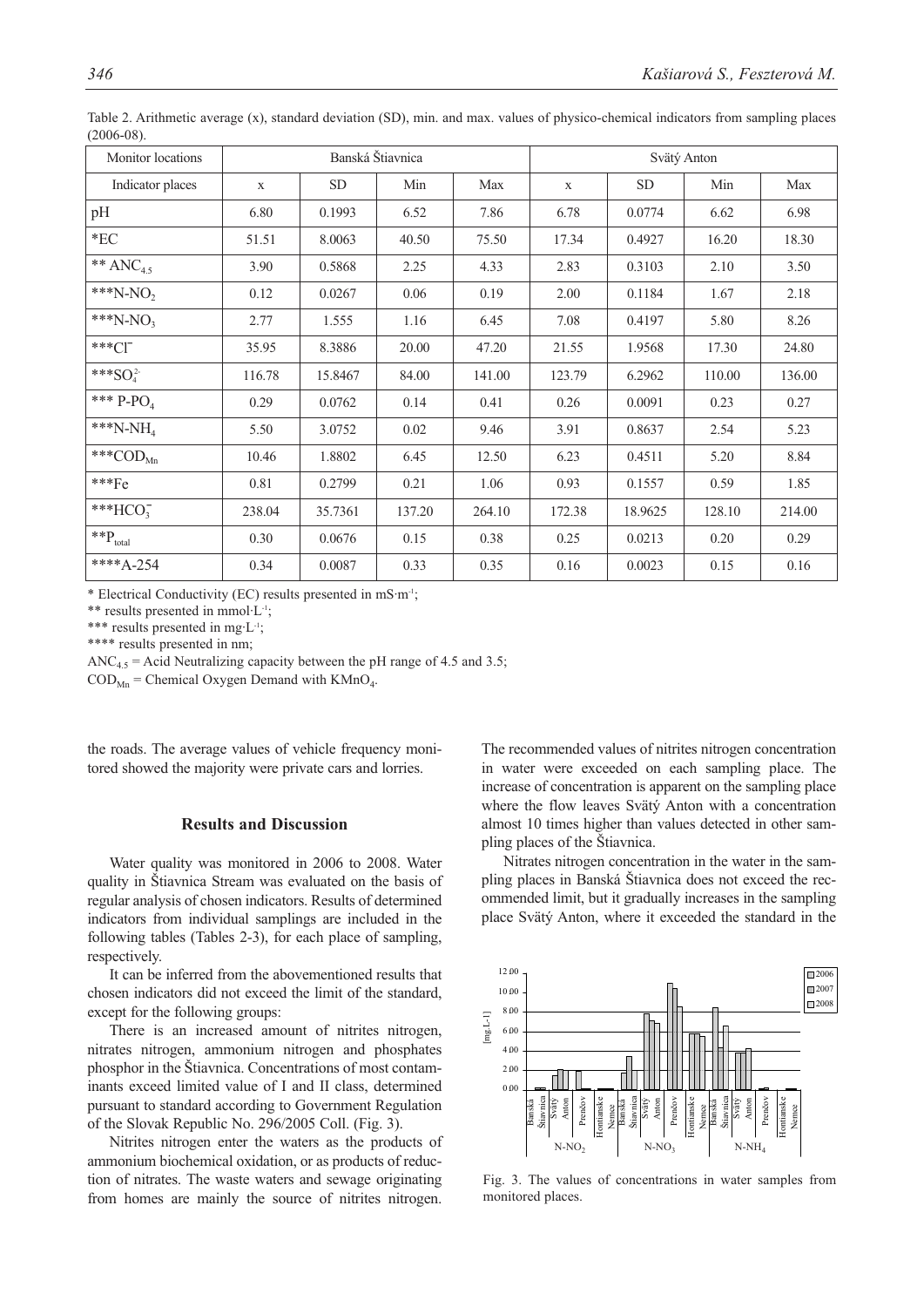| Monitor locations                     | Prenčov      |           |        |        | Hontianske Nemce |           |       |        |
|---------------------------------------|--------------|-----------|--------|--------|------------------|-----------|-------|--------|
| Indicator places                      | $\mathbf{X}$ | <b>SD</b> | Min    | Max    | $\mathbf X$      | <b>SD</b> | Min   | Max    |
| pH                                    | 6.73         | 0.0899    | 6.52   | 6.95   | 7.02             | 0.1959    | 6.75  | 7.93   |
| $*$ EC                                | 49.69        | 1.3979    | 47.70  | 53.20  | 42.65            | 1.8393    | 39.60 | 47.60  |
| ** $ANC_{4.5}$                        | 2.51         | 0.1734    | 2.11   | 2.96   | 0.31             | 0.6761    | 0.05  | 2.80   |
| ***N- $NO2$                           | 0.09         | 0.0196    | 0.03   | 0.12   | 5.22             | 1.5808    | 0.05  | 6.45   |
| ***N-NO <sub>3</sub>                  | 9.71         | 1.2433    | 7.45   | 11.60  | 20.84            | 4.7134    | 5.12  | 26.60  |
| $***C$ <sup>-</sup>                   | 23.50        | 1.7836    | 19.60  | 27.50  | 86.20            | 19.4593   | 20.10 | 101.00 |
| *** $SO_4^{2-}$                       | 98.17        | 3.6717    | 90.80  | 115.00 | 7.77             | 25.6771   | 0.14  | 96.40  |
| *** $P-PO_4$                          | 0.22         | 0.0334    | 0.15   | 0.26   | 0.17             | 0.0374    | 0.02  | 0.26   |
| $*N-NH_4$                             | 0.10         | 0.0614    | 0.02   | 0.26   | 6.34             | 1.8853    | 0.02  | 7.29   |
| $\rm ^{***COD_{Mn}}$                  | 3.63         | 0.2328    | 3.10   | 4.02   | 0.85             | 1.8538    | 0.21  | 7.23   |
| $*HCO3$                               | 0.41         | 0.0642    | 0.27   | 0.69   | 164.77           | 53.9415   | 0.22  | 223.80 |
| $***Fe$                               | 153.12       | 10.5750   | 129.00 | 180.50 | 12.84            | 42.9122   | 0.11  | 170.80 |
| $\ast\ast\mathrm{P}_{\mathrm{total}}$ | 0.24         | 0.0223    | 0.20   | 0.29   | 0.17             | 0.0218    | 0.11  | 0.22   |
| $A-254$ nm                            | 0.12         | 0.0013    | 0.12   | 0.12   | 2.70             | 0.8419    | 0.16  | 3.67   |

Table 3. Arithmetic average (x), standard deviation (SD), min. and max. values of physico-chemical indicators from sampling places  $(2006 - 08)$ 

\* Electrical Conductivity (EC) results presented in mS·m-1;

\*\* results presented in mmol·L<sup>-1</sup>;

\*\*\* results presented in mg·L<sup>-1</sup>;

\*\*\*\* results presented in nm;

 $ANC<sub>4.5</sub> = Acid Neutraliizing capacity between the pH range of 4.5 and 3.5;$ 

 $\text{COD}_{\text{Mn}}$  = Chemical Oxygen Demand with KMnO<sub>4</sub>.

Regulation of the Government SR No. 296/2005 Coll. and in Prenčov the value was double the limit. Nitrates nitrogen in waters are mainly of anthropogenic origin and enter the waters in fertilizers or in human and animal excrements. Larger amounts of nitrates nitrogen in the water can indicate faecal pollution.

Fig. 3 proves that average values of ammonium nitrogen concentration determined by analysis of the water in all monitored sampling places have unequal ammonium nitrogen representation. Increased concentrations, greatly exceeding the limits in the Regulation of the Government SR No. 296/2005 Coll., were detected in sampling places Banská Štiavnica and Svätý Anton.

Its presence might have been caused either by animal and vegetable organic nitrogenous compound decomposition or sewage originating in homes. The concentration of amonnium nitrate decreased further downstream because of dilution caused by inflow from the tributaries [20]. In Prenčov the ammonium nitrogen concentration apparently decreased to levels below the limit value. Its decrease can be explained by the self-cleaning capability of the water and by the fact that the flow is not polluted by anthropogenic activity.

Concentration of phosphates phosphor was high in all sampling places (Fig. 4). The phosphorus compounds are regarded as the most important parameter affecting the trophic condition of water bodies [21, 22]. They mainly originate from washing liquids and powders, whose presence was obvious. Phosphates phosphor might also originate from fertilizers.

The concentrations of sulphates and chlorides in the water samples do not exceed the limited value (Table 1: sulphates =  $250 \text{ mg} \cdot \text{L}^{-1}$ , chlorides =  $200 \text{ mg} \cdot \text{L}^{-1}$ ) determined by standard Regulation of the Government SR No. 296/2005 Coll. (Fig. 5).



Fig. 4. The concentration of phosphates phospor a total phospor in samples from monitored places.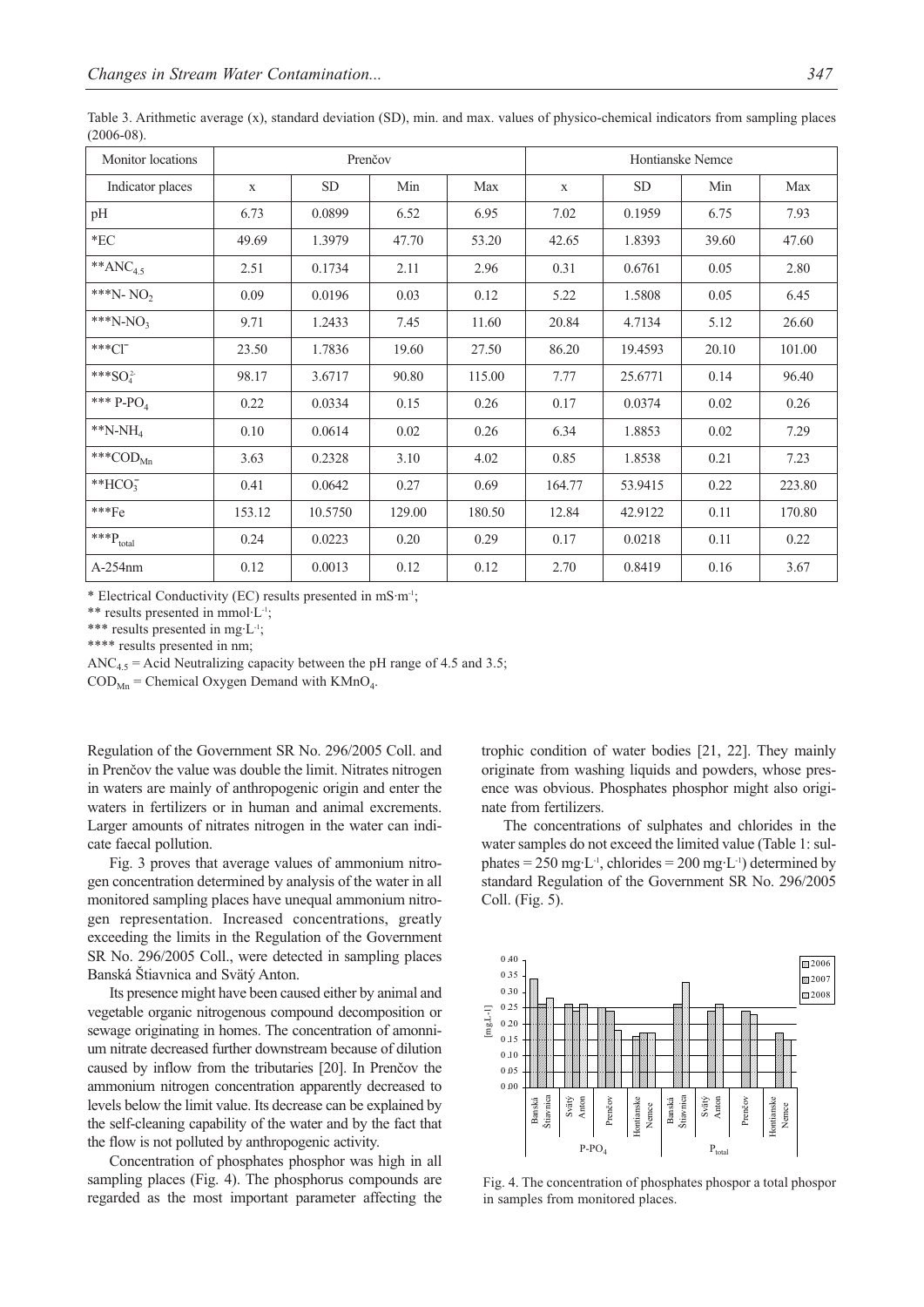This work has been supported by grant No. CGA VI/2/2007.

### **References**

**Acknowledgement**

- 1. KAŠIAROVÁ S., FESZTEROVÁ M. The Natural and Anthropological Contamination Sources of the Halčiansky Water Reservoir. Chem. Listy **102**, (S), 365, **2008**.
- 2. BERNHARDT E. S., LIKENS G. E., BUSO D. C., FISHER S. G., LOWE W. H., HALL Jr. R. O., BURTON T. M., MEYER J. L., MCDOWELL W. H., MAYER M. S., BOW-DEN W. B., FINDLAY S. G., MACNEALE K. H., STELZ-ER R. S. Can't See the Forest for the Stream? In-stream Processing and Terrestrial Nitrogen Exports. Bioscience **55**, (3), 219, **2005**.
- 3. DORST J. Endangered Nature. Orbis, Praha pp. 308, 1974.
- 4. HENDERSON R. W. ANDREWS D.S., LIGHTSEY G. R., POONAWALA N. A. Environmental contaminantion and toxicology, **17**, 355, **1977**
- 5. AGUNWAMBA J. C., MADUKA C. N., OFOSAREN A. M. Analysis of pollution status of Amadi Creek and its management. J. of Water Supply: Research & Technology-AQUA, **55**, (6), 427, **2006**.
- 6. TYMCZYNA L., CHMIELOWIEC KORZENIOWSKA A,. SABA L. Effect of a Big Pig Farm on The Physical and Chemical Properties of River and Groundwater. Pol. J. Env. Stud. **9**, (2), 97, **2000**.
- 7. NIEWOLAK S., GOLAS I. Estimation of the Degree of Pollution and Sanitary and Bacteriological State of Underground and Surface Waters in Omulewski Aquifer Area after Liquidation of Large Cattle and Pig Farms. Pol. J. Env. Stud. **9**, (6), 487, **2000**.
- 8. NIEWOLAK S. The Evaluation of the Degree of Pollution and Sanitary-Bacteriological State of Surface Water in Wigry Lake, North-East Poland. Part III. Waters of Hanczanska Bay and the Areas Adjoing Wigry Lake. Pol. J. Env. Stud. **10**, (3), 167, **2001**.
- 9. DONDERSKI W., WILK I. The Sanitary State of Water in the River Vistula between Wyszogrod and Torun. Pol. J. Env. Stud. **11**, (5), 509, **2002**.
- 10. PETALOTI CH., VOUTSA D., SAMARA C., SOFONIOU M., STRATIS I., KOUIMTZIS T. Nutrient Dynamics in shallow Lakes of Nortern Greece. Environmental Science and Pollution Research. **11**, (1), 11, **2004**.
- 11. ZIELIŃSKI P., GÓRNIAK A., SUCHOWOLEC T. Changes in Water Chemistry Along the Course of Two Rivers with Different Hydrological Regimes. Pol. Journal of Env. Stud. **12**, (1), 111, **2003**.
- 12. WALNA B., POLKOWSKA Ż., MAŁEK MĘDRZYCKA K., NAMIEŚNIK J., SIEPAK J. Tendencies of Change in the Chemistry of Precipitation at Three Monitoring Stations 1996-1999. Pol. Journal of Env. Stud. **12**, (4), 467, **2003**.
- 13. POLKOWSKA Ż., GRYNKIEWICZ M., PRZYJAZNY A., NAMIEŚNIK J. Determination of Concentrations of Chemical Components in Precipitation over Nonindustrialized Regions in the Vicinity of Gdansk. Pol. Journal of Env. Stud. **8**, (6), 425, **1999**.
- 14. GLINSKA-LEWCZUK K. Effect of Land Use and Lake Presence on Chemical Diversity of the Łyna River System. Pol. J. Env. Stud. **15**, (2), 263, **2006**.



 $\sqrt{200}$  $2007$ ■2008

From line contaminants the concentration of lead in the water is relatively balanced in all monitored sampling places (Banská Štiavnica, Svätý Anton, Hontianske Nemce = 1  $\mu$ g·L<sup>-1</sup>, Prenčov = 1  $\mu$ g·L<sup>-1</sup>). Its concentrations do not exceed the limited value  $(20 \mu g \cdot L<sup>1</sup>)$  determined by standard Regulation of the Government SR No. 296/2005 Coll.

The differences among particular monitored places along Štiavnica Stream in the concentration of contaminants are influenced by natural purification of water as well as decreased water pollution due to antrophogenic capacity. The self-cleaning effect has its own dynamics depending on biological balance, including natural physical, chemical and biological processes. The process can decrease water pollution to a certain concentration with the presense of the organisms that are able to decompose the substances. The very important factor in self cleaning is oxygen, its transmission from the air to the water and making good conditions for chemical and biological processes. It is hard to specify general rules for self cleaning because of various channel shapes, different water flow speed, the deepness of the channels different physical and biological factors and more.

#### **Conclusion**

According to our analyses, surface water contamination occurs regularly because of the rural settlements' culture. Despite convenient natural conditions and long distances between villages, the self-cleaning process is insufficient. It is necessary for local authorities to be strict both in the formal and practical control and thus to improve water quality. The pressure canalization that is being built in the lower part of Terany is only designed to collect sewage originating in homes. However, leakage from stables, dry toilets, cowsheds and dunghills, which are concentrated in the vicinity of the riverside, will continue to contribute excessive nutrients that will cause more unwanted eutrophication. On the basis of valid legislation, it is essential to take actions to stop continuous polluting without any delay.

mg.L-1

 $0.00$ 20.00 40.00 60.00 80.00 100.00 120.00 140.00